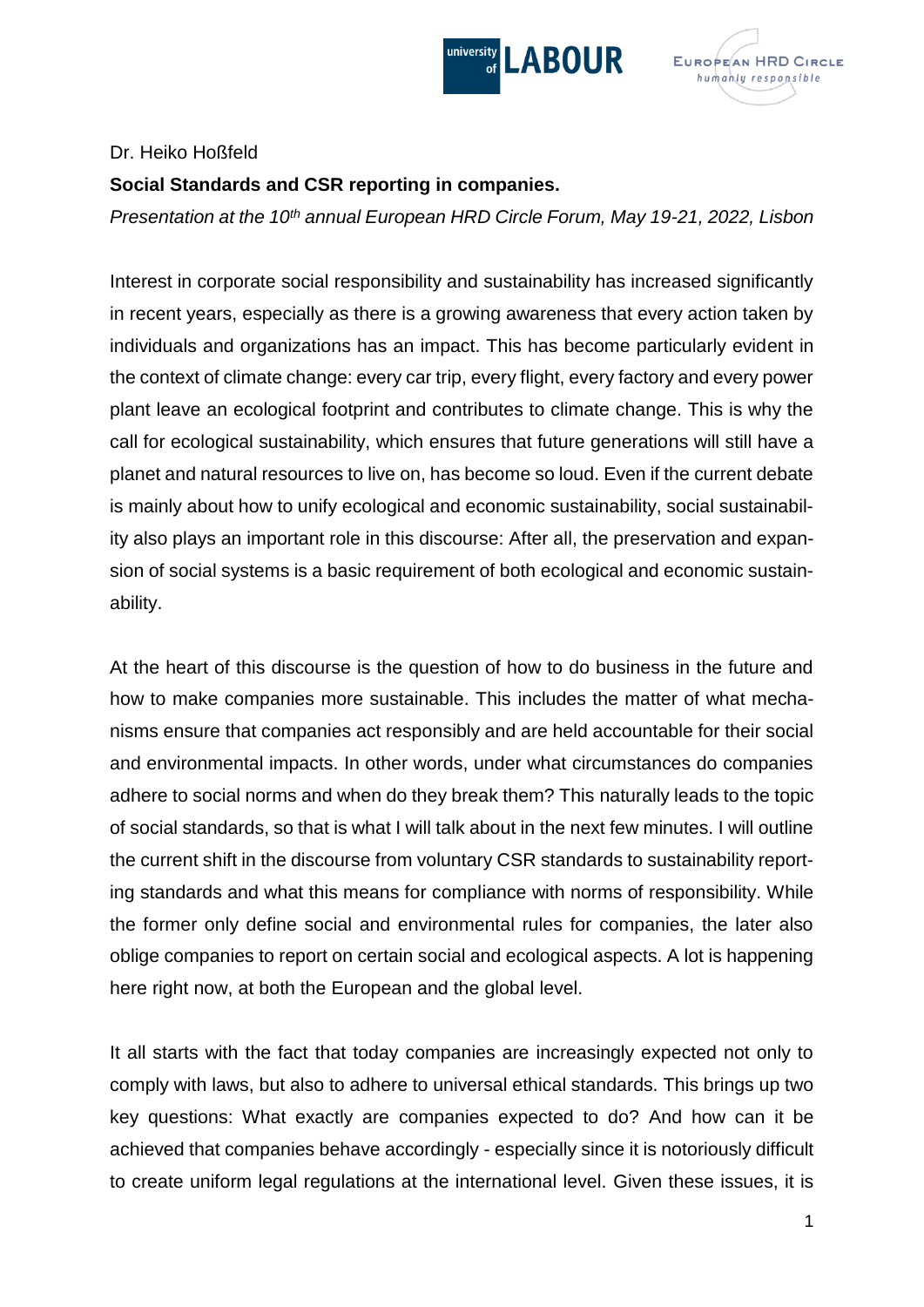



not surprising that voluntary self-regulation through the adoption of international CSR standards has been discussed as an alternative to hard law. Hence, several international organizations have developed CSR standards over the past decades. Among them, the UN Global Compact is the most widespread. In fact, it is explicitly recognized and promoted by the European Union as soft law alternatives. Companies that adopt this or other CSR standards commit to complying with rules covering areas like human rights, labour, environment, and taxation.

However, why should they do this? After all, the compliance to rules restricts business freedom and causes costs. An important reason for adopting these codes is that the market is supposed to provide economic incentives for companies that demonstrate compliance with societal expectations, such as reputational benefits, lower risks for investors, and insurance-like protection against stakeholder actions such as protests and boycotts. So, does this mean that the problem of sustainability has been solved and that voluntary CSR standards create a win-win situation for business and society? Well, this would only work if such a voluntary commitment would actually make a distinction between responsible and irresponsible companies. In this case, investors and other stakeholders could make their business decisions on this basis. But unfortunately, we cannot peek into all companies, so there is information asymmetry. Irresponsible companies – the black sheep - can exploit this fact. They reap the reputational benefits of a public commitment without bearing the cost of genuine compliance by portraying themselves as more sustainable than they actually are.

So far, however, we know little about the extent to which this is a problem in the context of CSR standards. In a study of the largest German companies, a colleague of mine and I investigated this question. In essence, we wanted to know which companies are most prone to non-compliance with social norms, what is also called Corporate Social Irresponsibility or CSI. This included the question whether the commitment to voluntary CSR standards really works. If this were the case, companies that have adopted a CSR standard such as Global Compact would be less likely to engage in CSI. However, this was not the case - in fact, the opposite happened: companies that are committed to the Global Compact are even more frequently involved in CSI practices like fraud, corruption, and unethical investments. Therefore, CSR standards are indeed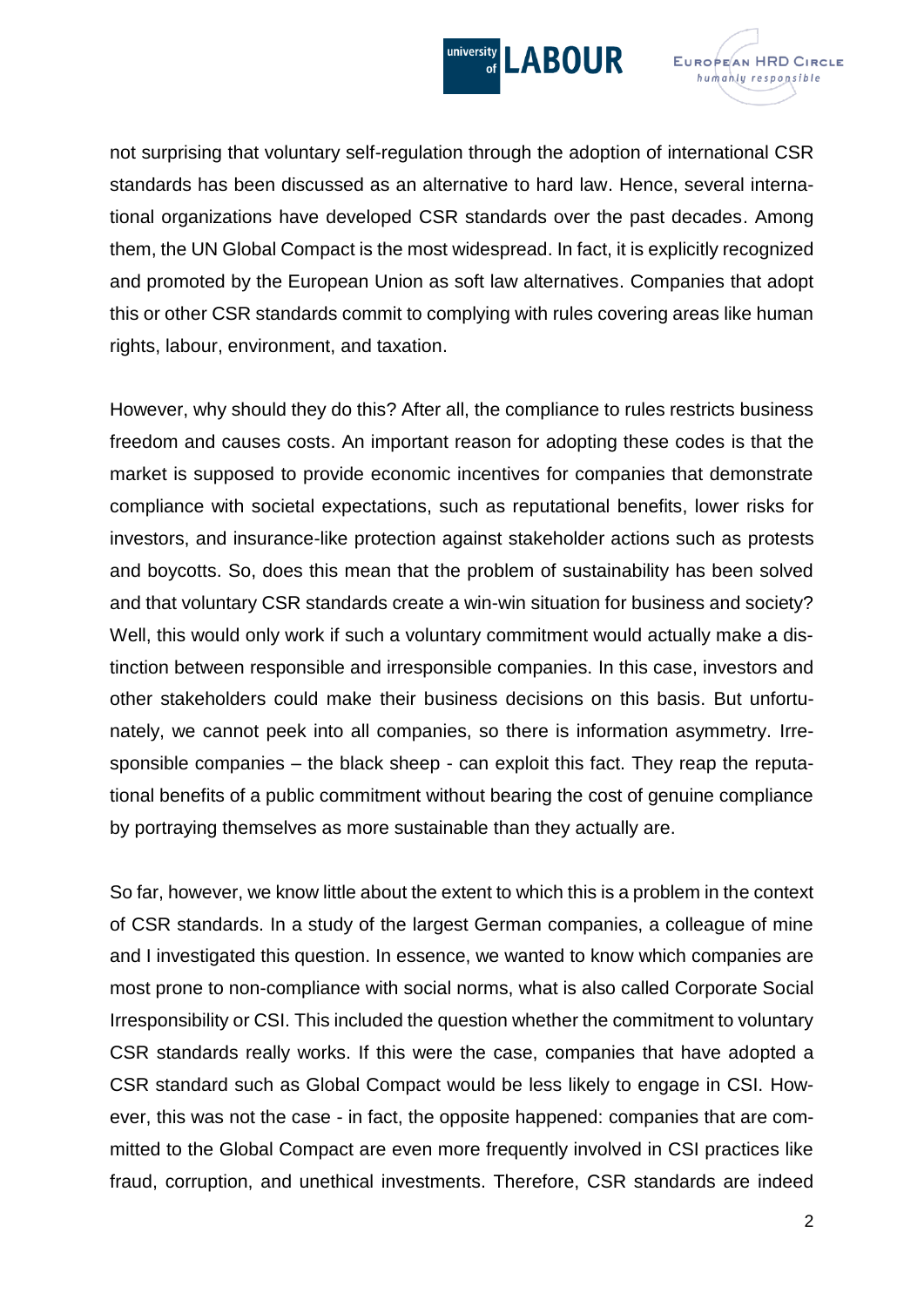



often used for mere symbolic reasons. This greenwashing ultimately harms both society and business, since the responsible companies no longer generate a competitive advantage through their compliance.

Actually, greenwashing is not a new issue and has been known for quite some time. That is why there have been calls for years for greater transparency in the form of reporting standards that not only cover economic but also ecological and social aspects. The most widely used international reporting standard comes from the Global Reporting Initiative (GRI), which has been around since 1997. The GRI standards are based on financial reporting, but are independent of it. They specify some basic reporting principles and indicators for selected environmental and social areas. However, they are not mandatory, and they too are based on voluntary commitments. Companies are also relatively free to decide what information they disclose. They can thus only be seen as a first step towards more transparency. There is still a lack of mandatory standards that make companies more comparable. It is therefore not surprising that in our study the adoption of GRI standards also did not lead to a reduction of CSI.

However, the demand for reporting standards is high, and not only by the public. Sustainability has become an increasingly important issue for investors and creditors. On the one hand, this is reflected in the growing demand for sustainable investments. On the other hand, issues of sustainability also have an impact on the economic success of companies. Therefore, Investors are increasingly interested in opportunities and risks in the area of ESG - environment, social and governance. For this reason, various ESG ratings have been developed in recent years. They take social and ecological criteria for enterprise value into account. To date, however, there are no international standards for sustainability indicators. For example, the International Financial Reporting Standards – the IFRS – do not yet contain any explicit references to sustainability issues. However, there have been some developments in recent months: At the end of last year, the IFRS foundation established an International Sustainability Standards Board with the aim of developing sustainability disclosure standards. Since then, the IFRS has also published a set of Prototype IFRS Sustainability Disclosure Standards: the climate sustainability prototype standard and the general requirements prototype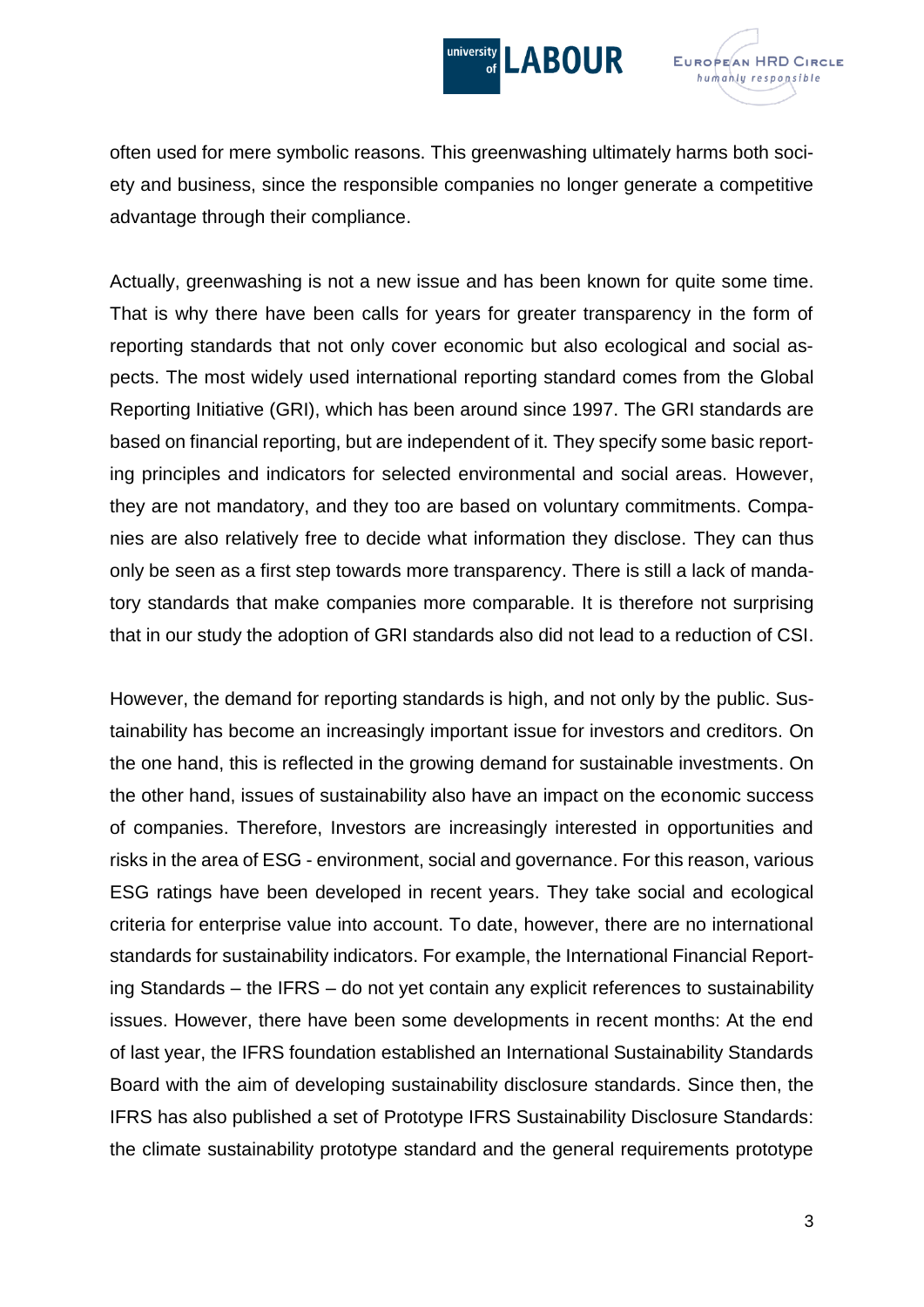



standard. Beyond that this year, the IFRS Foundation and the GRI announced a cooperation agreement under which they will seek to coordinate their work.

In addition, a number of changes are currently taking place at the level of European legislation. In 2014, the European Parliament passed the Nonfinancial Reporting Directive. Since then, larger capital market-oriented companies have to disclose information on environmental and social sustainability. However, no concrete indicators have yet been defined, and instead it is largely up to the companies themselves what exactly they report on. This is about to change, as in 2020 the European Union decided to tighten these regulations with the aim of improving the quality and reliability of nonfinancial reporting. This is intended to make companies more transparent and thus make sustainable investments easier. The first step is the introduction of the EU taxonomy for sustainable activities. That is a common classification system for sustainable economic activities, on which affected companies will have to report on in the future. Companies affected will be required to report how and to what extent their activities are associated with economic activities that qualify as sustainable. This regulation is introduced gradually for six environmental goals, starting this year with the first two goals - climate change mitigation and adaptation. Now, therefore, this regulation is limited to ecological sustainability. But the directive states that the taxonomy will be further developed in the future, including the area of social sustainability. In addition, the EU is currently working on the Corporate Sustainability Reporting Directive, which aims to extend the scope of the existing reporting requirements to all companies listed on regulated markets.

In conclusion, it can be said that the CSR discourse is currently undergoing a change - towards more accountability. There is a trend is towards mandatory CSR reporting standards that make companies more transparent and comparable. This requires welldefined social and ecological Key Performance Indicators (KPIs) that companies use as a reference. The importance of such metrics was also shown in our study: companies that link their management compensation to CSR performance are significantly less likely to engage in irresponsible activities than companies that only use management compensation based on financial performance. After all, CSR is also a question of the right incentives.